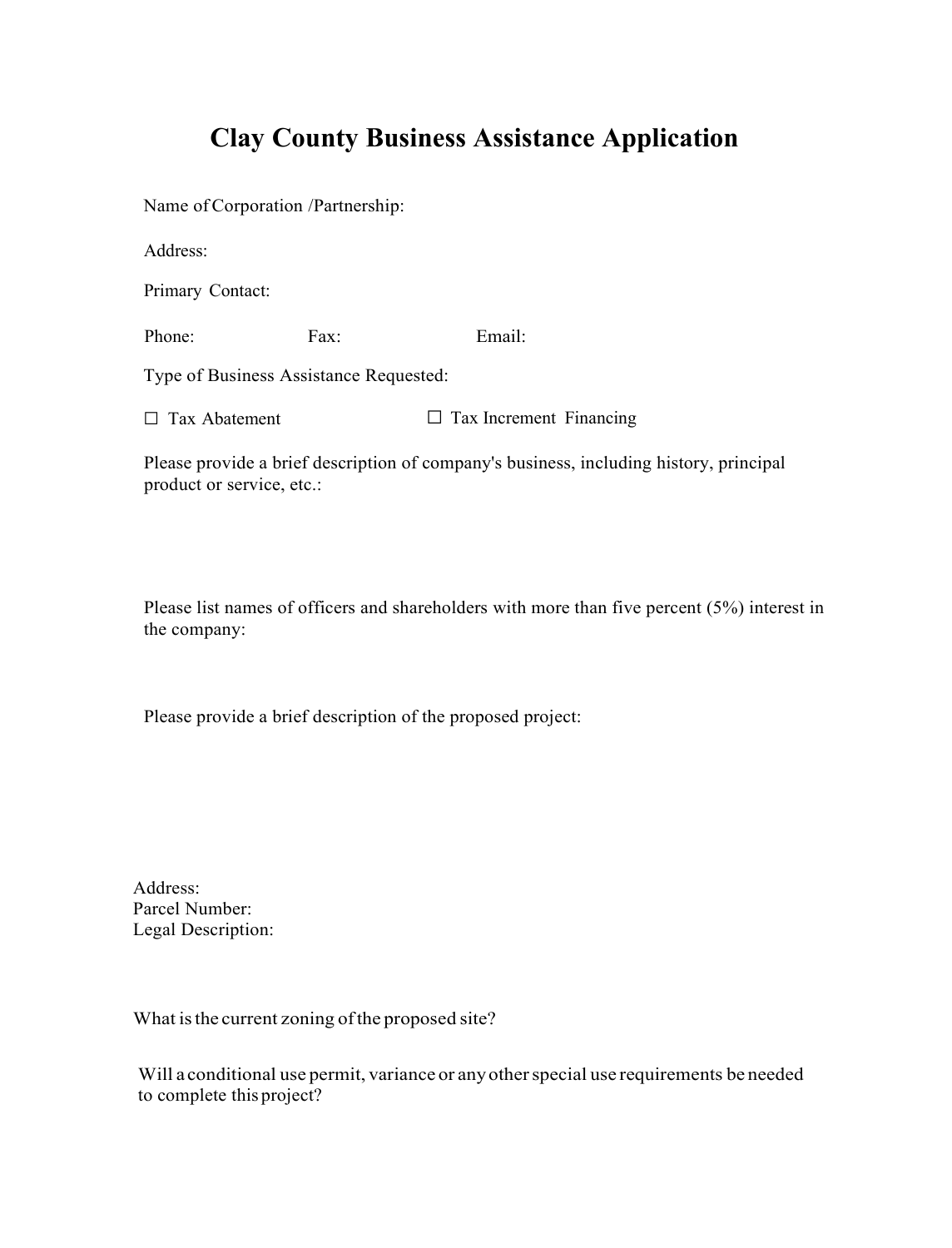| Legal Counsel: | Name:    |
|----------------|----------|
|                | Company: |
|                | Phone:   |
|                |          |
| Contractor:    | Name:    |
|                | Company: |
|                | Phone:   |

# **Sources and Uses of Funds:**

l.

| <b>Sources</b>                       |                          |  |
|--------------------------------------|--------------------------|--|
| Bank:                                | $\$$                     |  |
| Equity:                              | $\mathsf{\$}$            |  |
| Other:                               | $\mathsf{\$}$            |  |
| Other:                               | $\mathsf{\$}$            |  |
| <b>Total</b>                         | $\mathbf S$              |  |
| <b>Uses</b>                          |                          |  |
| Land                                 | $\$$                     |  |
| Demolition                           | $\mathbf{\hat{S}}$       |  |
| Site Development                     | $\mathcal{S}$            |  |
| <b>Building Costs</b>                | $\overline{\mathcal{S}}$ |  |
| Equipment Acquisition & Installation | $\mathsf{\$}$            |  |
| Architectural & Engineering Fees     | $\mathsf{\$}$            |  |
| Legal Fees                           | \$                       |  |
| Other:                               | $\mathsf{\$}$            |  |
| Other:                               | $\overline{\mathcal{S}}$ |  |
| <b>Total</b>                         | $\mathbf S$              |  |
| <b>Grand Total</b>                   | $\mathbf S$              |  |

<u> 1980 - Johann Barbara, martxa amerikan per</u>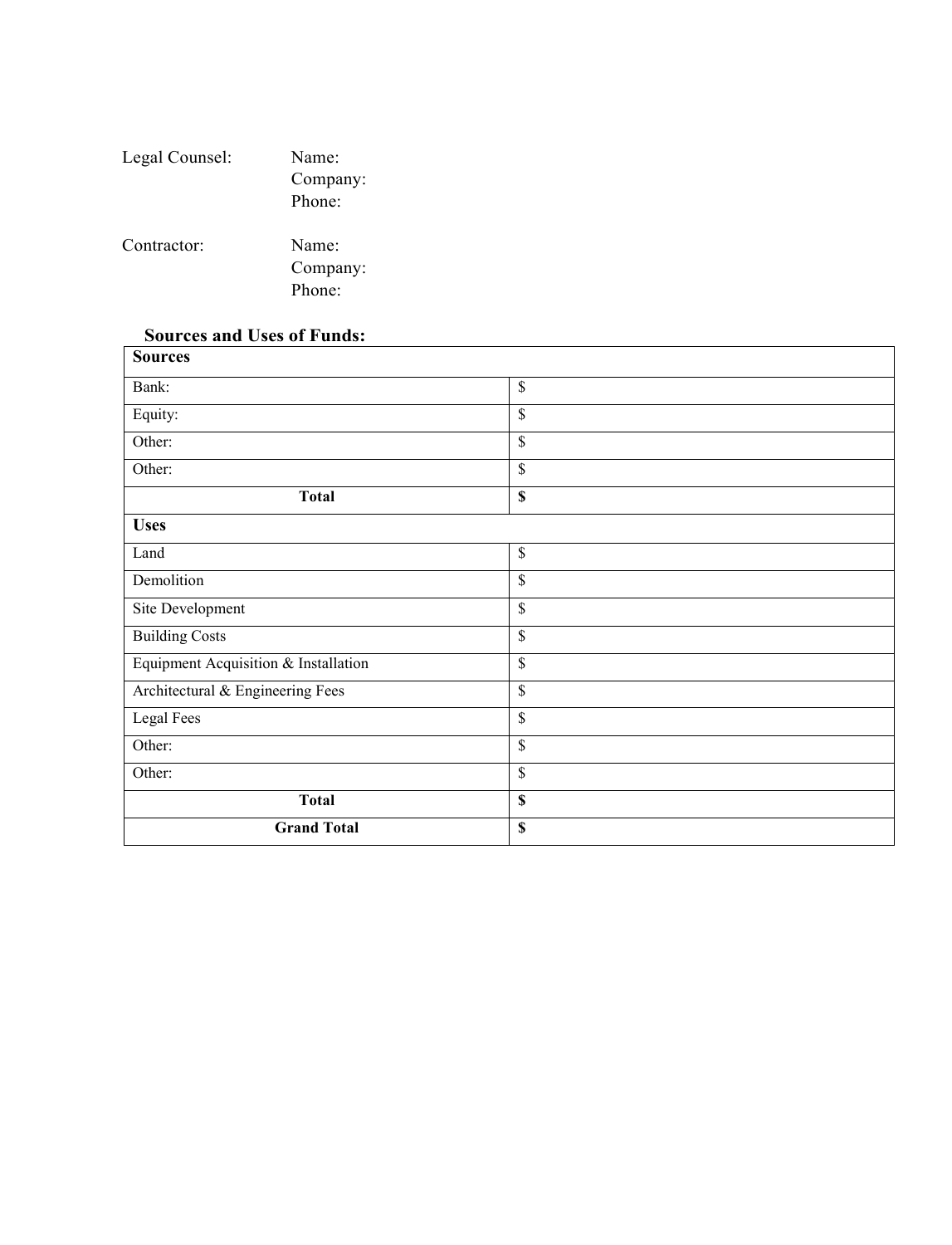Anticipated construction period for this project: Start Date: Completion Date:

#### **Employment and Wage Information**

What is the present employment of applicant?

FTE:

PTE:

What is the projected employment after the project is completed?

One year after completion: FTE: PTE:

Two years after completion: FTE: PTE:

Please list the employment information for the projected new employees:

| <b>Position Title</b> | Quantity | <b>Wage or Wage Ranges</b> |
|-----------------------|----------|----------------------------|
|                       |          |                            |
|                       |          |                            |
|                       |          |                            |
|                       |          |                            |

#### **Public Purpose Objectives**

Please check the appropriate objectives:

Retain local jobs and/or increase the number and diversity of jobs that offer stable employment and/or attractive wages and benefits.

Enhance and/or diversify Clay County's tax base.

Encourage additional unsubsidized private development in the area, either directly or indirectly through "spin off' development

Achieve development on sites which would not be developed without business subsidies assistance.

Remove blight and/or encourage development of commercial and industrial areas in the County that result in higher quality development or redevelopment and private investment.

Offset increased costs of development of specific properties when the unique physical characteristics of the site may otherwise preclude private investment.